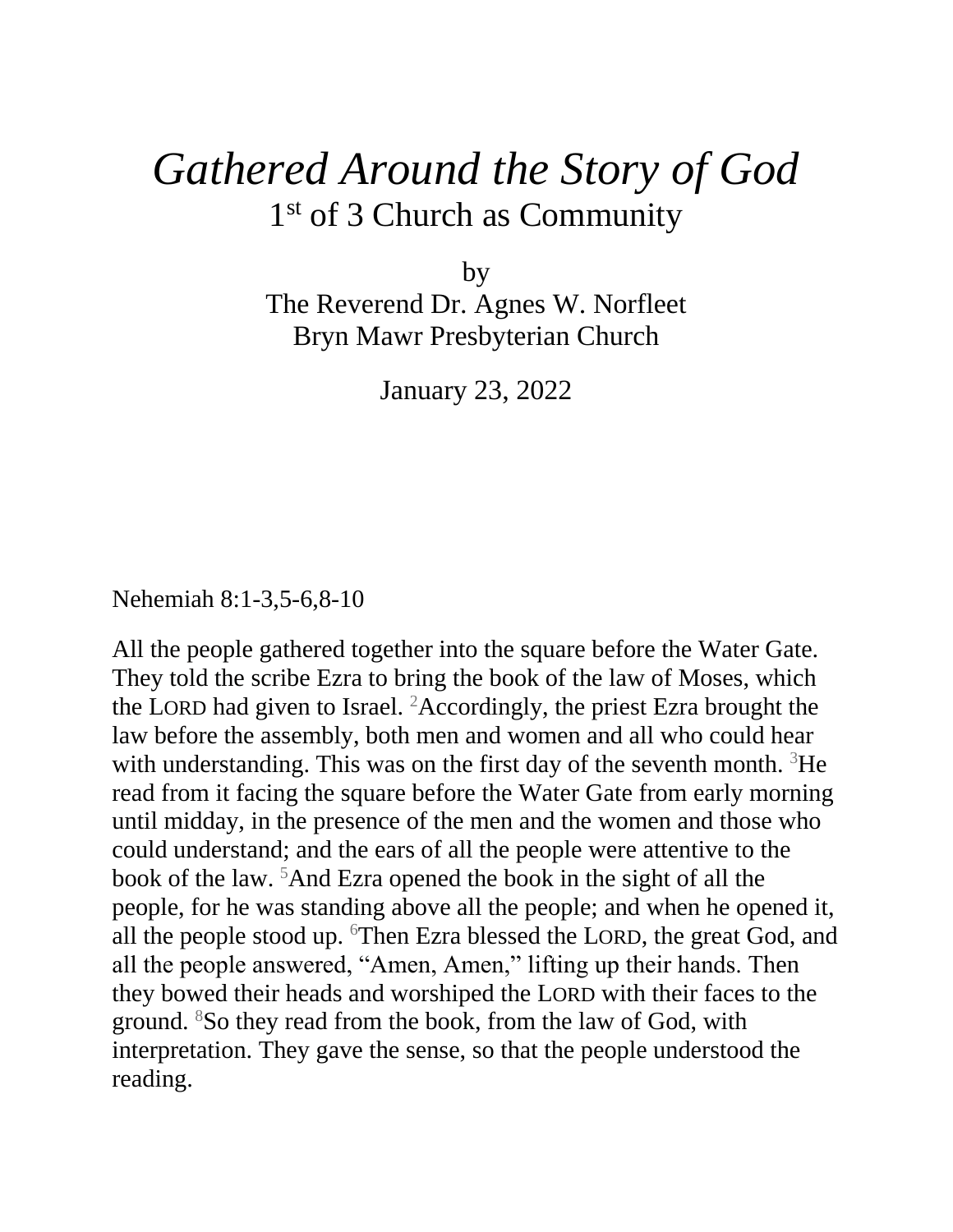<sup>9</sup>And Nehemiah, who was the governor, and Ezra the priest and scribe, and the Levites who taught the people said to all the people, "This day is holy to the LORD your God; do not mourn or weep." For all the people wept when they heard the words of the law.  $10$ Then he said to them, "Go your way, eat the fat and drink sweet wine and send portions of them to those for whom nothing is prepared, for this day is holy to our LORD; and do not be grieved, for the joy of the LORD is your strength."

## Luke 4:14-21

<sup>14</sup>Then Jesus, filled with the power of the Spirit, returned to Galilee, and a report about him spread through all the surrounding country. <sup>15</sup>He began to teach in their synagogues and was praised by everyone. <sup>16</sup>When he came to Nazareth, where he had been brought up, he went to the synagogue on the sabbath day, as was his custom. He stood up to read, <sup>17</sup> and the scroll of the prophet Isaiah was given to him. He unrolled the scroll and found the place where it was written: <sup>18</sup>"The Spirit of the Lord is upon me, because he has anointed me to bring good news to the poor. He has sent me to proclaim release to the captives and recovery of sight to the blind, to let the oppressed go free,  $19$  to proclaim the year of the Lord's favor." <sup>20</sup>And he rolled up the scroll, gave it back to the attendant, and sat down. The eyes of all in the synagogue were fixed on him. <sup>21</sup>Then he began to say to them, "Today this scripture has been fulfilled in your hearing."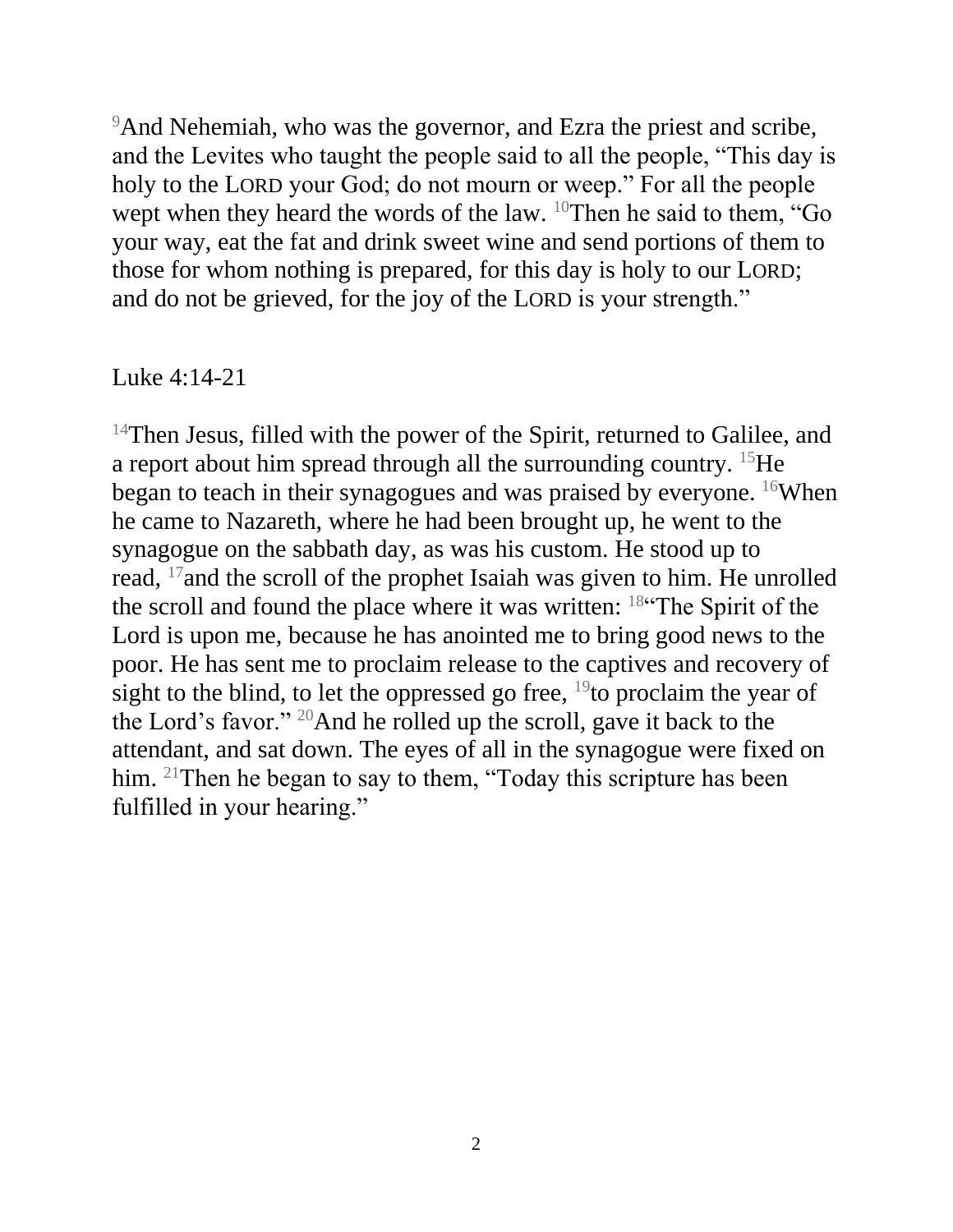We have begun a New Year praying, hoping and longing to emerge from the pandemic. For nearly two years whenever we have taken three steps forward, sometimes it seems we had to take two steps back – occasionally more. Recently the Omicron spike has set us back once again with continuing uncertainty. Two years is a long time to wonder if your children are learning what they need to know at home or if they are safe at school. Two years is a long time for business leaders to consider what the future of the workplace will look like, or should look like. Two years is a long time to worry about whether almost every social interaction beyond our little pod is safe or not. And two years is a very long time for a community of people – whose identity is forged in gathering together – to be apart from one another. I am talking, of course, about the church.

You have seen how the pandemic is taking its toll in the headlines: "Churches further stressed by the pandemic" was the title of last Monday's article in the *Philadelphia Inquirer*. <sup>1</sup> *The Wall Street Journal's* was "Churches Changed During the Pandemic and Many Aren't Coming Back." <sup>2</sup> *The Economist* broadened its scope beyond the church, headlining: "The World's Religions Face a Post-pandemic Reckoning: Many need to sell their property, some branches will have to merge." $3$ 

Counter to these headlines, however, I believe we have a chance to do more than acquiesce to survival mode. We are being called to meet this moment with vision and courage to be the church God is calling us to be.

Here at Bryn Mawr, the pandemic has been a challenge, to be sure but it has also revealed some real strengths of our community of faith. We have the resources and the wherewithal to be nimble, for example,

 $\overline{a}$ 

<sup>&</sup>lt;sup>1</sup> January 17, 2022.

<sup>2</sup> November 12, 2021

<sup>3</sup> January 8, 2022.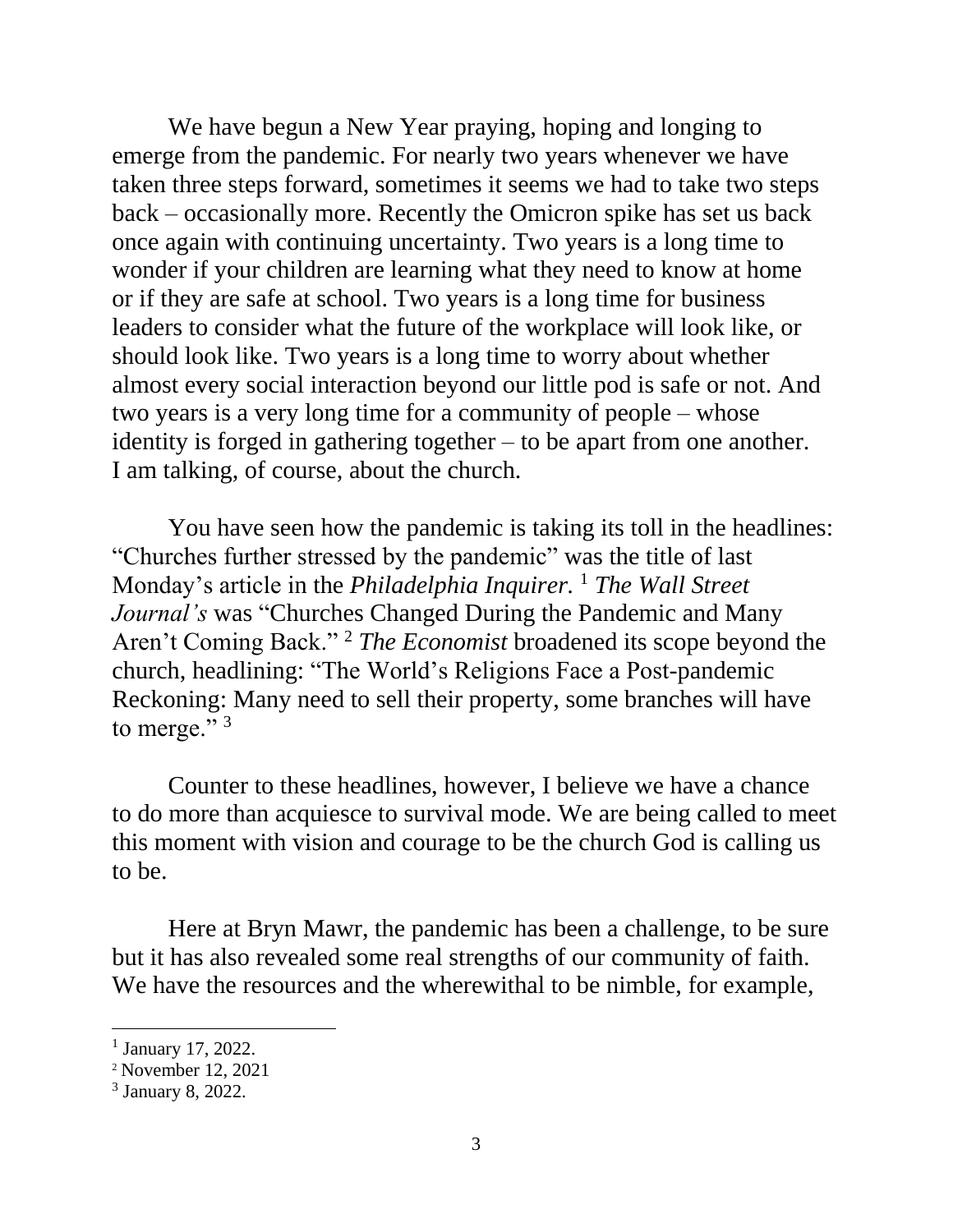an important ability in our rapidly changing world. Early on, we were able to pivot quickly and create a virtual community for worship and work, for choir practice and classes, for ministries of outreach and compassion. A large number of folks have sought new connections through the church, to engage their faith and discipleship. We have more members engaged in small groups than ever before. These two years – while we have largely been distanced from one another, have brought to the fore both a spirit of creative engagement and a resourcefulness.

 Now, as we imagine regathering more fully in the coming months, we have opportunity to reconsider what it means to be a community – to come together as individuals in order to share a common life, to affirm our relatedness as brothers and sisters in Christ, to bear witness to the work of God in the world, and to grow in a spirit of discipleship so that our faith is evidenced in our actions as we seek to follow Jesus Christ. We are being called anew, during this slow emergence from the pandemic to think deeply about what it means to be a genuine community of faith – the church.

The scripture readings – not only today – but also for the next few weeks focus on the people of God moving through a transitional time when they were called to remember and claim their communal identity. As we emerge from this time of relative isolation I hope these biblical moments will help us ponder and reclaim our calling to be the gathered people of God. To make sense of: what we have missed when we were not able to be together; how we might change as we begin to regather more fully; and where God is calling us as we anticipate a postpandemic reality.

 Both of today's readings record transitional moments when the people of God were, likewise, coming out of a long season of waiting and into a new day of restoration. In the time of Nehemiah and Ezra, the people of ancient Israel have just returned from decades in Babylon. After Persia conquered Babylon and let the exiles go free, those who returned to Jerusalem went home only to find the city lay in ruins.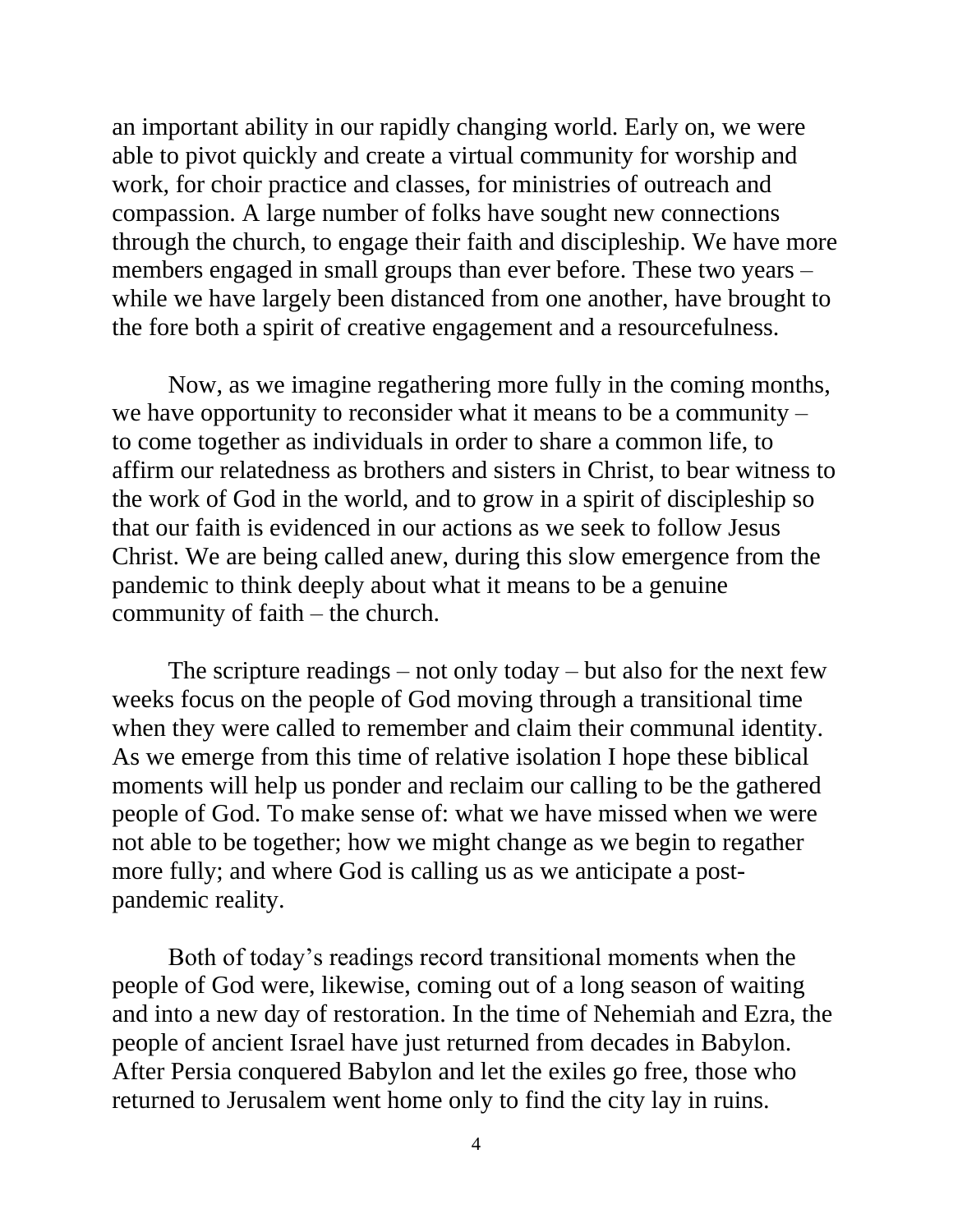Under Nehemiah's leadership, and with the cooperation of hundreds of volunteers, they had rebuilt the walls of the city. They were moving on to rebuilding neighborhoods, planting gardens and recovering some sense of normalcy. But after the rebuilding was well underway these children and grandchildren of the Babylonian Exile realized there was an emptiness no construction project could fill. They could not remember their story. The story that had called them together in the first place. Their story immersed in God's story. They could not remember who they were, or whose they were, or how to make sense of their long exile and now their return.

But Nehemiah, who had a political appointment as the cupbearer of the King, and the priest Ezra remembered. They erected a platform on which to stand, and they called a meeting in front of one of the gates in the city wall they'd just rebuilt. It was the Water Gate – the one that gave the broadest access to people coming into the city – women, for example, could enter that gate while others were reserved for only men; children too could enter this gate and strangers coming into the city in need. Nehemiah gathered the people, and then Ezra started reading. He read the Torah, the Law, the five books of Moses. He read for hours about the core story of the ancient Hebrew people and their covenant relationship with God. These returned refugees stood for hours and listened to the Creation account, the stories of Abraham and Sarah and their children's children. We are told: "All the people wept when they heard the words."

 Coming back together, after long years apart, in the reading and hearing of scripture they remembered who they were and they wept for joy. They were given again that core affirmation, which Old Testament scholar, James Sanders, described saying: "God has a story too; and it is God's story which is our real purpose in being." They wept for the recovery of their communal identity: This is who we are. We are a people bound to God by covenant law and promises, by God's passion for a life lived rightly. It's not our hometown that defines us, not our political leanings that define us, not our national identity even. We are a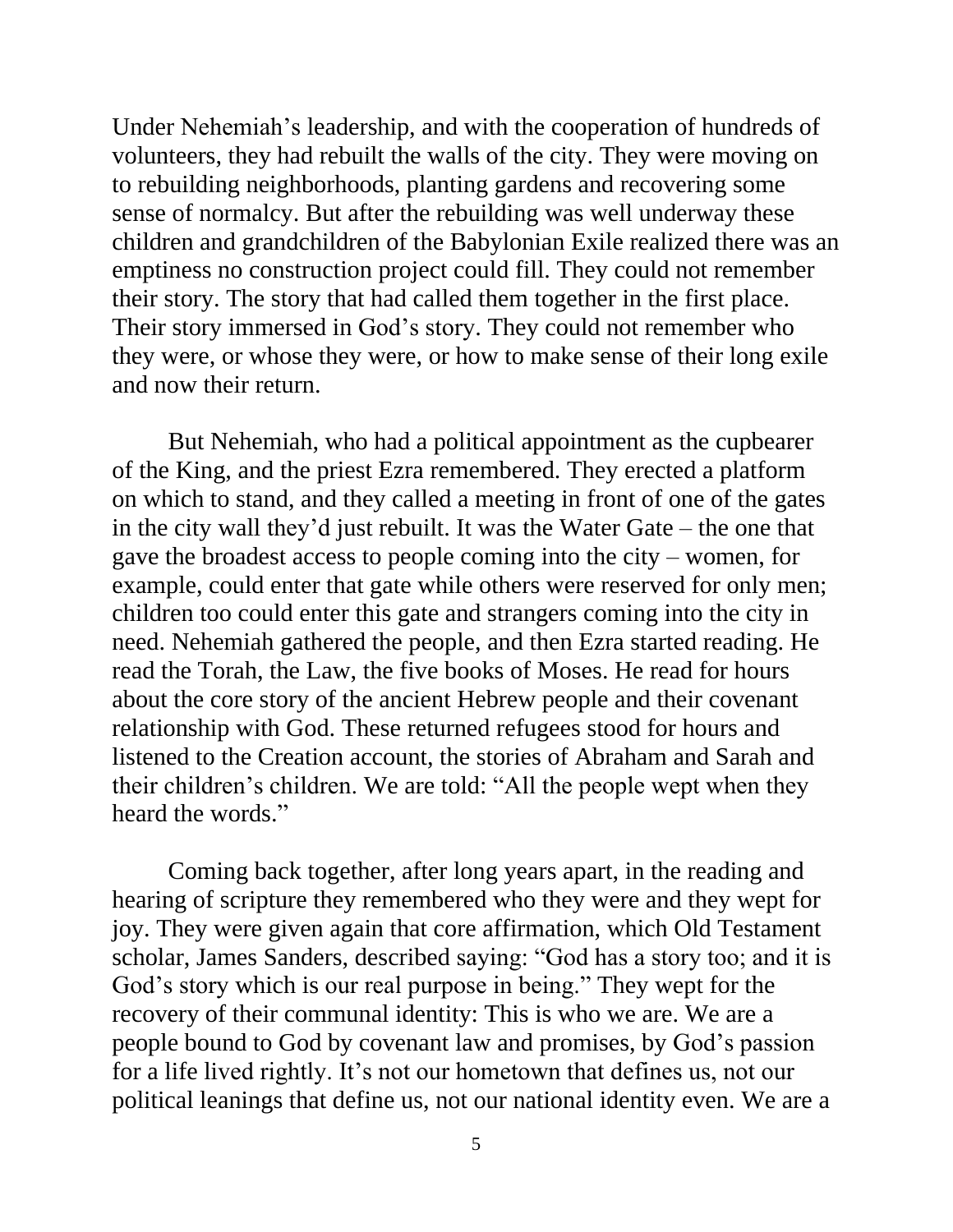community defined by God who longs for justice and mercy, compassion and service, love of God and love of neighbor no matter how unlovable that neighbor may seem. That's a story worth remembering as we look forward to regathering more fully in the coming months.

 The second reading from Luke is more familiar, and it too is a transitional text from that moment when Jesus began his public ministry. The people of Nazareth were also waiting to emerge from a long season of difficulty under Roman rule. For the last several hundred years they had hoped for the Messiah, the appearing of God's Anointed One. The prevailing opinion was that the Messiah would come from noble birth, likely from the big city of Jerusalem, and rise up as a powerful political figure. He would be a triumphant military leader who would drive out the Romans from occupying the land and return Israel to her former glory.

 Then on this Sabbath morning, a young man of their own village came home, the son of the local carpenter. He was no one in particular, perhaps a candidate for rabbinic school. They asked him to be the lay reader that day. He read from the prophet Isaiah, about the dawning of God's new day when the poor would be lifted up, people would be healed and made whole, and all the oppressed set free. And then he announced that prophecy was fulfilled in their hearing, that Jesus himself was the One for whom they had been waiting.

 Each of these stories proclaim that the thing that will ultimately return a scattered people and reunite them again in genuine community is the Word of God. The Word of God tells us who we are; to whom we belong, and what defines us as a community: serving the poor; healing the sick; setting the oppressed free.

 Now, I'm not suggesting that come Easter or Rally Day next fall, or whenever we all come back together post-pandemic that we will gather in the new Atrium and read scripture for several hours while the